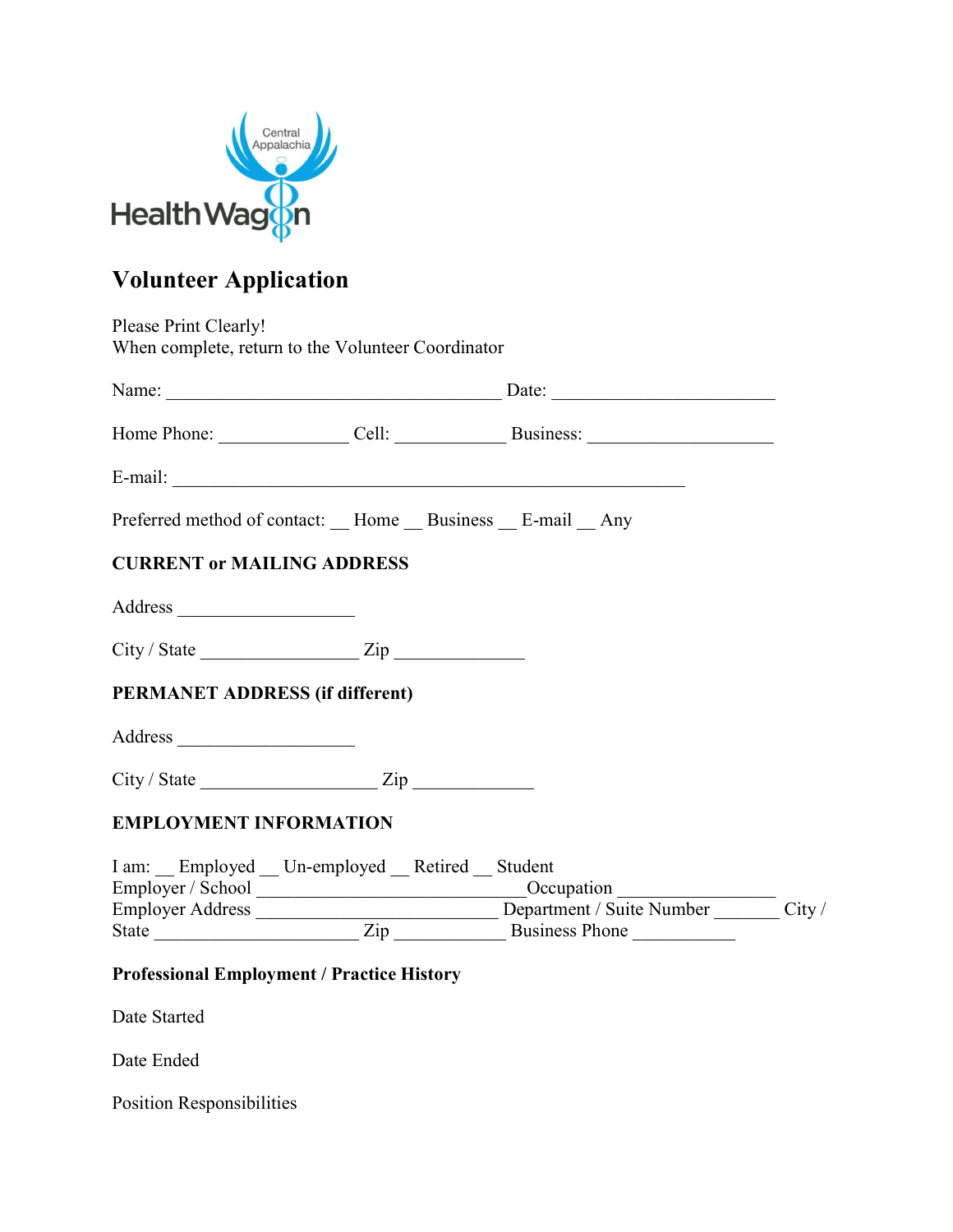# EDUCATION

| (Check all that apply – please note degrees in progress)                                                                                                                                                                         |  |  |
|----------------------------------------------------------------------------------------------------------------------------------------------------------------------------------------------------------------------------------|--|--|
|                                                                                                                                                                                                                                  |  |  |
|                                                                                                                                                                                                                                  |  |  |
| H.S. diploma: School City / St. Vr<br>Undergrad degree: School City / St. Vr Major City / St. Vr Major City / St. Vr Major City / St. Vr Major City / St. Vr Major City / St. Vr Major City / St. City / St. City / St. City / S |  |  |
| Educational Training / Licenses or Certifications (list all applicable degrees & credentials):                                                                                                                                   |  |  |
| I am age 18 or older Birthday: Cender: Cambridge 18 or older Birthday: Cender: Cambridge 18 or older Birthday:                                                                                                                   |  |  |
|                                                                                                                                                                                                                                  |  |  |
|                                                                                                                                                                                                                                  |  |  |
| <b>SERVICE OPPORTUNITIES</b><br>What do you want to do? Order your interests by NUMBER (first choice = 1, second choice = 2,                                                                                                     |  |  |
| ect.). For job descriptions, requirements, & time commitments, call the Volunteer Coordinator.<br><b>MEDICAL CLINIC</b>                                                                                                          |  |  |
| ____ Patient Registration (History Taker) ____ Lab Tech / Phlebotomist<br>___ Pharmacy Technician<br>Registered Pharmacist                                                                                                       |  |  |
| Well Physical Examiner (med students) Practitioner / Physician<br>Resident<br>Certified<br><b>Certified Nursing Assistant</b>                                                                                                    |  |  |
| Medical Clerical Support & Projects _____ RN / LPN<br>Nutritionist / Dietician / Diet Tech Nurse Practitioner                                                                                                                    |  |  |
| Dental Student ______ Student Intern ______ Therapist ______ Psychiatrist ______ Intake Worker                                                                                                                                   |  |  |
| <b>ADMINISTRATIVE</b>                                                                                                                                                                                                            |  |  |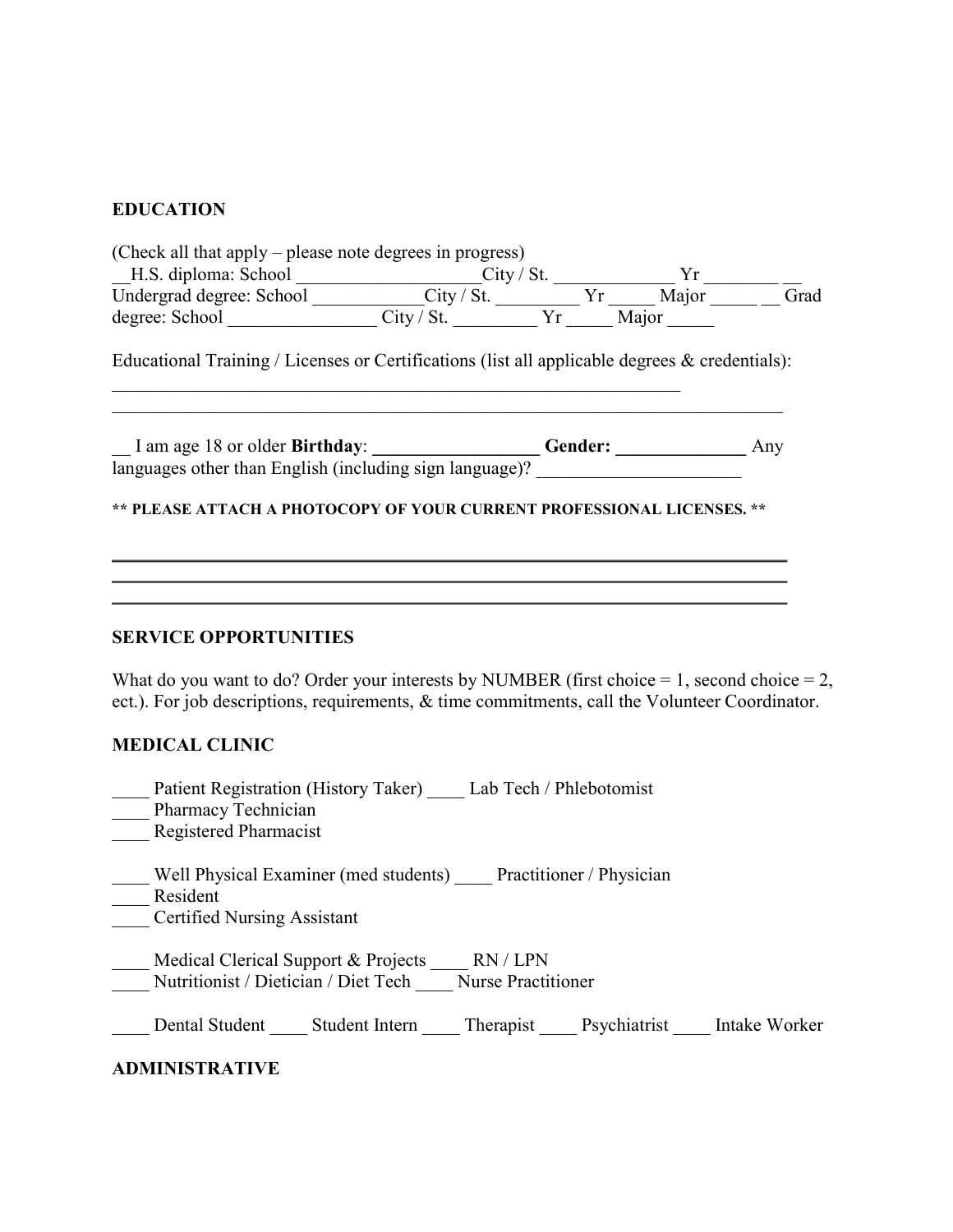Clerical / Typist Computer Work / Data Entry Chart Filing

\_\_\_\_ Other

## SPECIAL PROJECTS

Remote Area Medical ETSU Health Fair

# COMMUNITY EDUCATION

Health Education Outreach

Have you volunteered at the Health Wagon before? \_\_\_\_\_\_\_\_\_\_\_\_\_\_\_\_\_\_\_\_\_\_\_\_\_\_\_\_\_\_ How did you hear about our needs at the Health Wagon? Is there anything else you would like us to know about you (i.e., career goals, special needs, etc.)?

#### How often would you like to volunteer?

one time / specific project  $\qquad 1-2$  times per month  $\qquad 1x$  / week  $\qquad 2x$  / week  $\qquad$  more than 2x / week

How long of a commitment can you make as a volunteer?  $\quad$  3 months  $\quad$  6 months  $\quad$  9 months more than 1 year

## PLEASE LIST THE TIMES YOU ARE AVAILABLE TO VOLUNTEER BELOW

Monday Tuesday Wednesday Thursday Friday Saturday Sunday Morning's Afternoon's\_\_\_\_\_\_\_\_\_\_\_\_\_\_\_\_\_\_\_\_\_\_\_\_\_\_\_\_\_\_\_\_\_\_\_\_\_\_\_\_\_\_\_\_\_\_\_\_\_\_\_\_\_\_\_\_\_\_\_\_

#### TWO REFERENCES MUST BE PROVIDED BEFORE YOU BEGIN YOUR SERVICE

\*Both Volunteer Professional Reference Check Forms must be attached with your Application.

App Rec: Refs Verified: 1 2 3 Date: Start Date/ Active

## FOR OFFICE USE ONLY

: